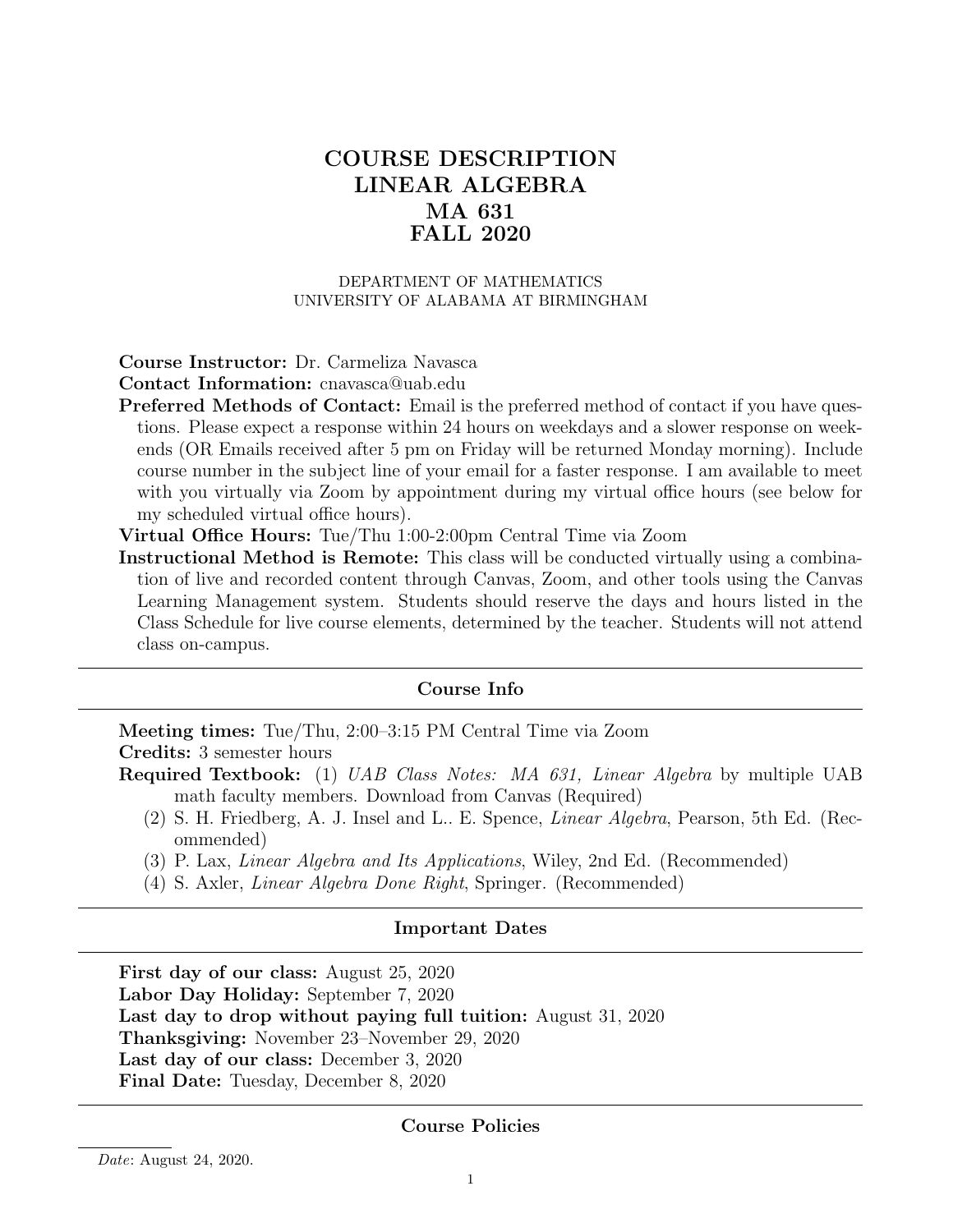- Please make sure that you are able to receive e-mail through your Blazer-ID account. Official course announcements may be sent to that address.
- If your are contacted by the Early Alert Program, you should consider taking advantage of the services it offers.
- If you wish to request a disability accommodation please contact DSS at 934-4205 or at dss@uab.edu. See below for COVID-19 Temporary Adjustments.

# Course Description

Vector spaces; linear transformations and matrices; determinants; systems of linear equations and Gaussian elimination; eigenvalues, eigenvectors and diagonalization; generalized eigenvectors and Jordan decompostion; minimal polynomials, Cayley-Hamilton theorem

# Class Management via Canvas

- Homework problems will be posted in canvas (<http://www.uab.edu/online/canvas>). All other materials (class announcements, codes, grades and etc.) will be posted in canvas. Students should log in to canvas everyday.
- Homework assignments, projects and activities will only be collected on canvas.

# Assessment Procedures

- Student achievement will be assessed by the following measures:
	- Weekly homework. Homework will be assigned on a weekly basis. There will be no extension of deadlines for any reason. Homework contributes 20% to the course average.
	- $-$  Class participation. Class participation contributes 20% to the course average.
	- $-$  Midterm exam. The midterm exam contributes  $25\%$  to the course average.
	- **Final exam.** The final exam contributes  $35\%$  to the course average.

Grading Scheme: 20 % homework, 20 % class participation, 25 % midterm and 35% final

- Your course performance is your course average (including the final exam score). This is a number between 0 and 100.
- Your final grade is determined according to the following table:

| Course performance: $88-100$ 75-87 50-74 below 50 |  |  |
|---------------------------------------------------|--|--|
| Final Grade:                                      |  |  |

Where the university can, it is providing a Pass/Fail option in case there are circumstances and/or challenges students are encountering related to the ongoing pandemic that might make a Pass/Fail option a better option. If students are not remaining with the default letter grade method for any of their courses, they must select the Pass/Fail grading method for each course individually. This selection is made toward the end of the semester. Once a student selects the option for a Pass/Fail grading method for a particular course, that decision is not reversible regardless of their performance on remaining assignments or final exams.

• There will be a group project or activity in this course. Please make sure to check the group project instructions page to locate your group and your group space in Canvas. In this group project activity, you will collaborate with other students to submit a report/video/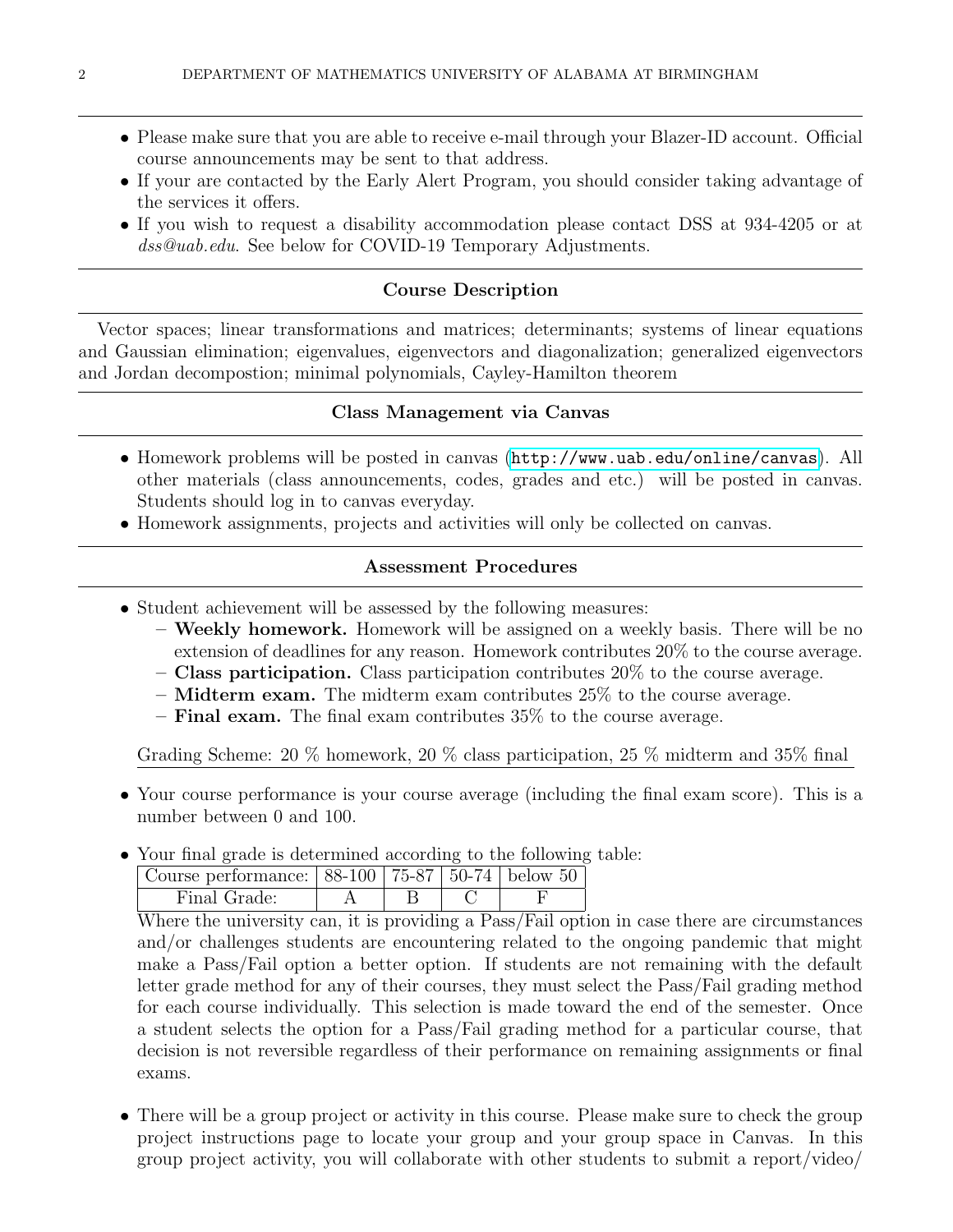presentation. As a team, you will work together to break the project up into separate tasks and decide on the tasks or sub-tasks each member is responsible for. Be sure to leave enough time to put all the pieces together before the group assignment is due and to make sure nothing has been forgotten. At the end of the project, you will be required to fill out a group self-evaluation form to evaluate other team members contributions to the project. Team members who did zero contribution will receive a zero grade on the project.

# Tips

- By working steadily and regularly, you will increase your chances to succeed in this course.
- Remember, being a full-time student is a full-time job.

# UAB Policies and Resources

• Misconduct

The University of Alabama at Birmingham expects all members of its academic community to function according to the highest ethical and professional standards. Students, faculty, and the administration of the institution must be involved to ensure this quality of academic conduct. Review the Academic Honor Code and Non-Academic Student Code of Conduct linked below.

- Academic Honor Code (<https://www.uab.edu/students/one-stop/policies/academic-honor-code>), see below.
- Non-Academic Student Code of Conduct (<https://www.uab.edu/students/conduct/>)
- DSS Accessibility Statement

Accessible Learning: UAB is committed to providing an accessible learning experience for all students. If you are a student with a disability that qualifies under Americans with Disabilities Act (ADA) and Section 504 of the Rehabilitation Act, and you require accommodations, please contact Disability Support Services for information on accommodations, registration and procedures. Requests for reasonable accommodations involve an interactive process and consist of a collaborative effort among the student, DSS, faculty and staff. If you are registered with Disability Support Services, please contact DSS to discuss accommodations that may be necessary in this course. If you have a disability but have not contacted Disability Support Services, please call(205) 934-4205, visit (<https://www.uab.edu/students/disability/>), or their office located in Hill Student Center Suite 409.

COVID-19 Adjustments for Students: Attendance WILL NOT be a part of your grade in this course. [Where attendance is part of the grade: All absences for COVID-19 related illnesses will be excused.] Students concerned about their attendance as a result of COVID-19 should register with Disability Support Services. UAB Disability Support Services (DSS) has established a process for UAB students to request temporary adjustments based on the impact of COVID-19. The process is similar to the traditional DSS registration procedures for accommodations based on disability. However, these requests will be referred to as "COVID-19 Related Temporary Adjustments". On the DSS website, there is a section (next to the traditional DSS application process) titled "Request COVID-19 Temporary Adjustments" where students can read the process and click to complete an application. On the application, the student must complete an attestation and identify which of the following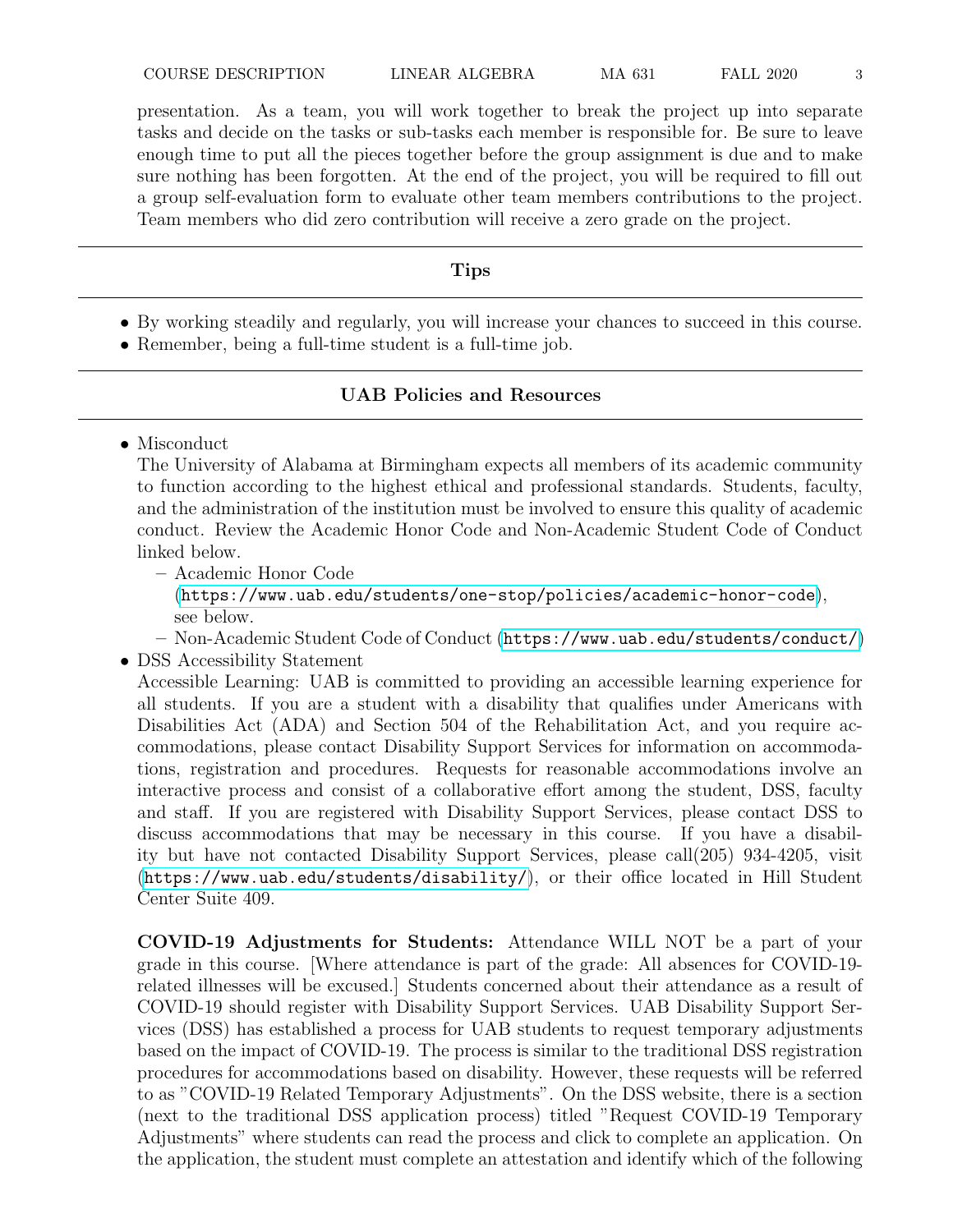category(s) applies to their situation. Students will be allowed to submit documentation to support their requests.

- I am 65 or older
- My medical provider has determined that I am an individual who is considered high risk according to Centers for Disease Control and Prevention
- I care for or reside with an individual who has been determined to be high risk according to Centers for Disease Control and Prevention
- I have tested positive for COVID-19
- I am requesting adjustments for another reason Any questions regarding this process should be referred directly to dss@uab.edu. For qualifying students, DSS staff will create a Notification of Temporary Adjustment Letter (PDF format) which will be provided to students. Students will share this letter, as needed, with instructors to request adjustments.
- Title IX Statement

The University of Alabama at Birminghamis committed to providing an environment that is free from sexual misconduct, which includes gender-based assault, harassment, exploitation, dating and domestic violence, stalking, as well as discrimination based on sex, sexual orientation, gender identity, and gender expression. If you have experienced any of the aforementioned conduct we encourage you to reportthe incident.UAB provides several avenues for reporting.For more information about Title IX, policy, reporting, protections, resources and supports, please visit (<https://www.uab.edu/titleix/>)for UABs Title IX, UABs Equal Opportunity, Anti-Harassment, Duty to Report, and Non-Retaliation policies.

## Academic Honor Code

The University of Alabama at Birmingham expects all members of its academic community to function according to the highest ethical and professional standards. Academic misconduct undermines the purpose of education. Such behavior is a serious violation of the trust that must exist among faculty and students for a university to nurture intellectual growth and development. Academic dishonesty and misconduct includes, but is not limited to, acts of abetting, cheating, plagiarism, fabrication, and misrepresentation. Candidates are expected to honor the UAB Academic Honor Code as detailed in the most current UAB Student Catalog. Please consult this resource (<https://www.uab.edu/students/one-stop/policies/academic-honor-code>) for additional information regarding the specific procedures to be undertaken when a student violates the UAB Academic Honor Code.

### Non-harassment, Hostile Work/Class Environment

The UAB College of Arts and Sciences expects students to treat fellow students, their Course Instructors, other UAB faculty members and staff as adults and with respect. No form of hostile environment or harassment will be tolerated by any student or employee.

### Course Netiquette

There are course expectations concerning etiquette on how we should treat each other online. It is very important that we consider the following values during online discussions and email.

• Respect: Each students opinion is valued as an opinion. When responding to a person during the online discussions, be sure to state an opposing opinion in a diplomatic way. Do not insult the person or their idea. Do not use negative or inappropriate language.